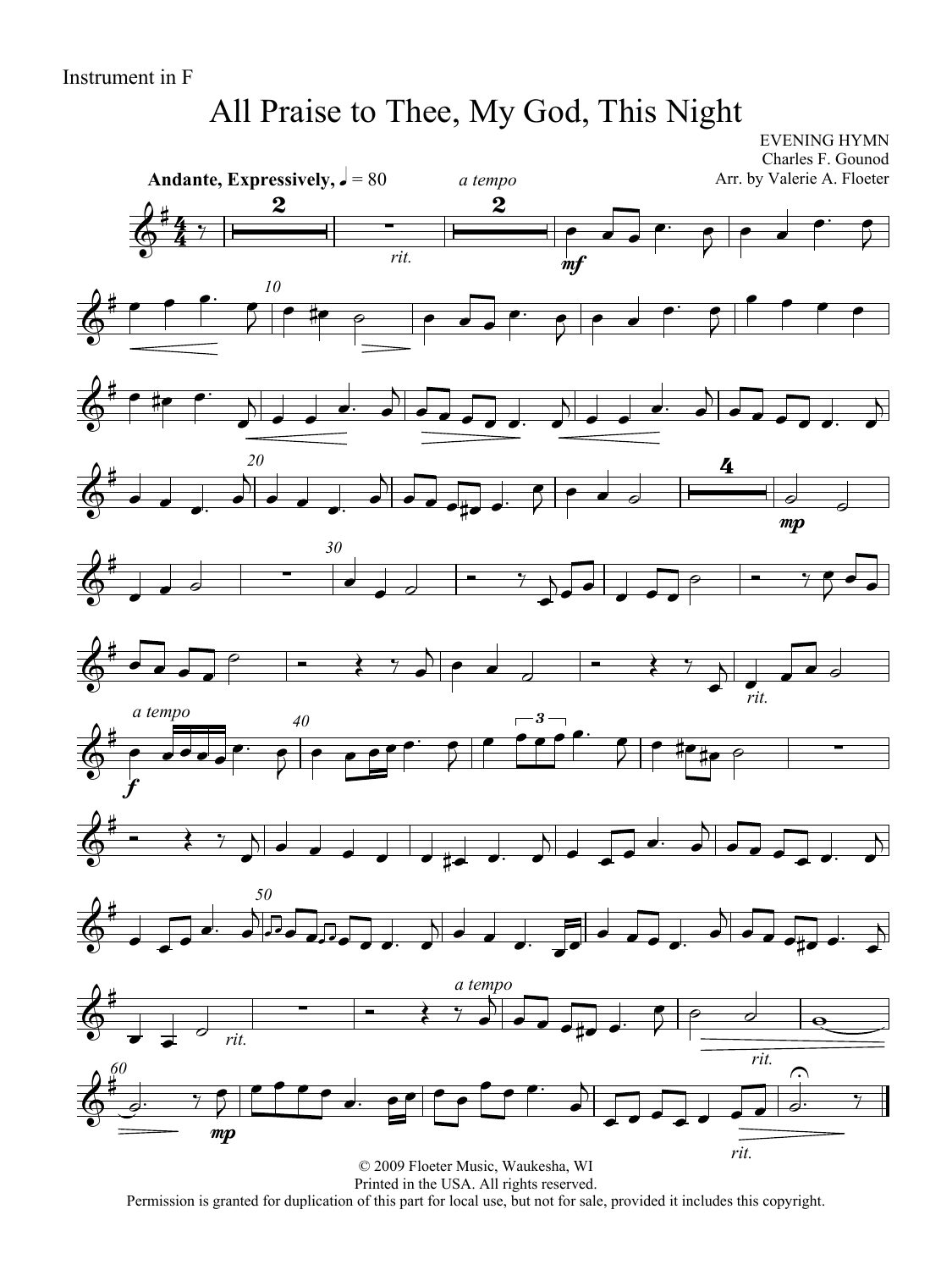Come, You Thankful People, Come

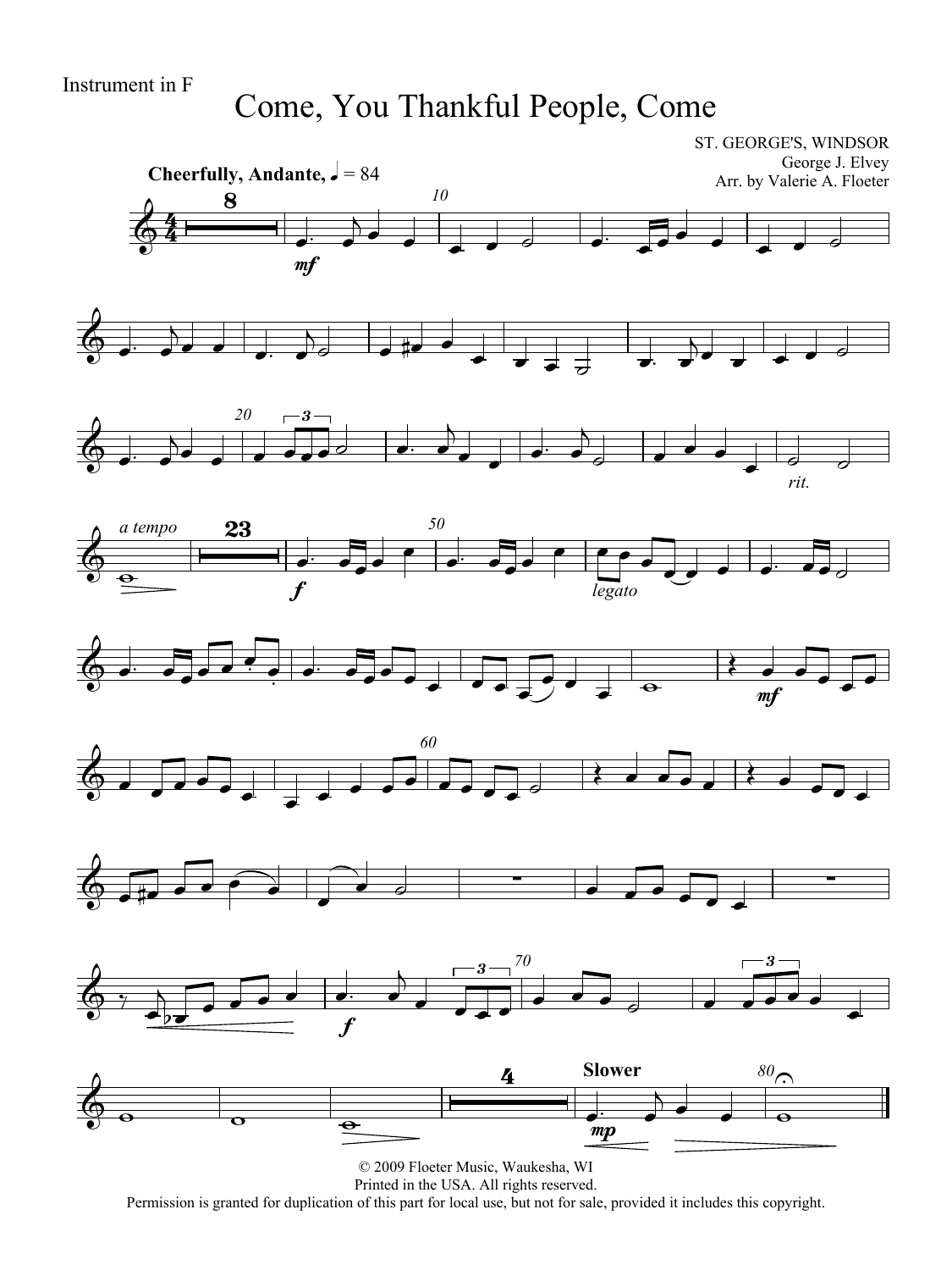#### How Firm a Foundation

FOUNDATION Traditional American melody Arr. by Valerie A. Floeter















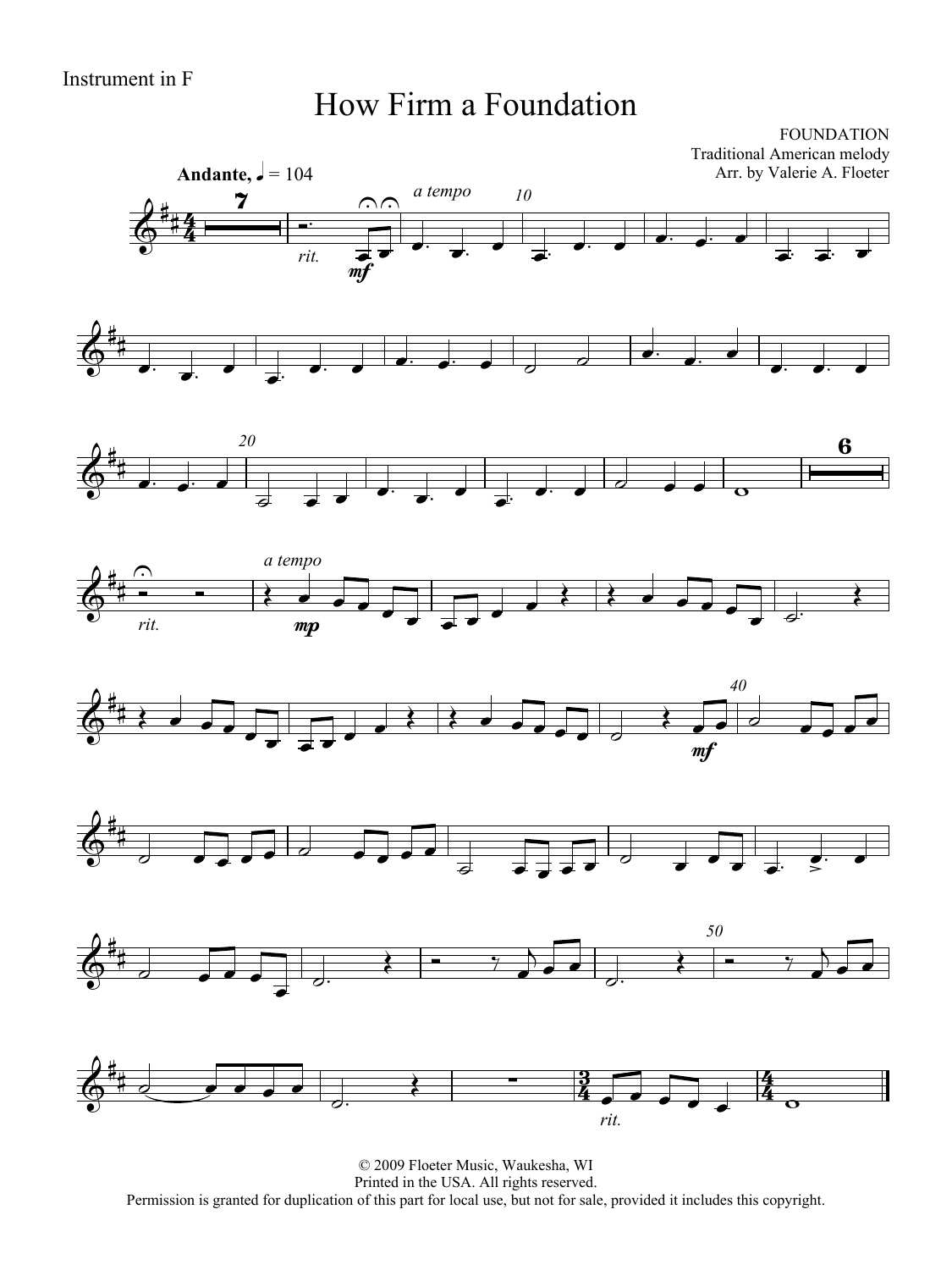## Hark! The Herald Angels Sing

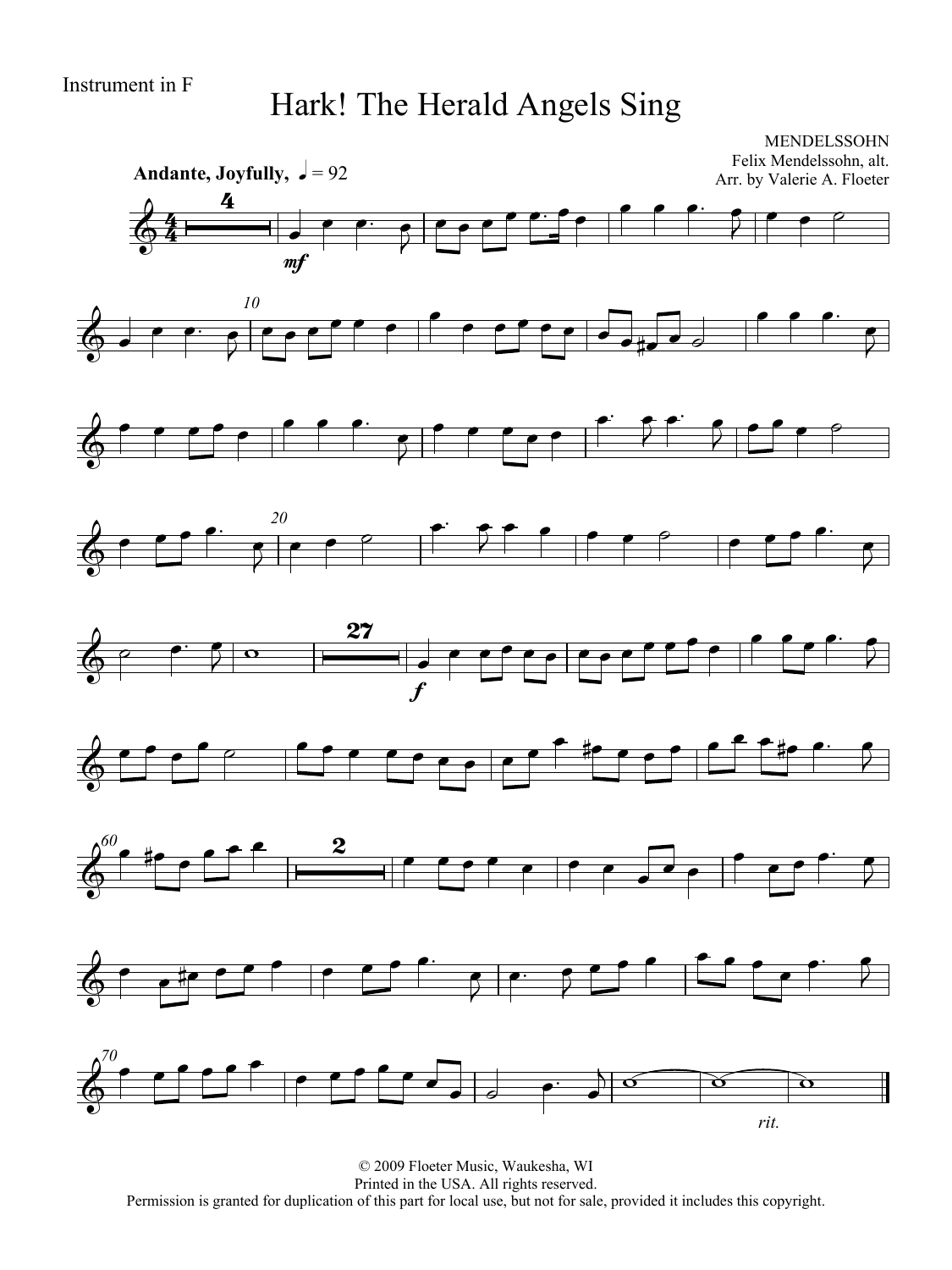## Jesus Came, the Heavens Adoring

















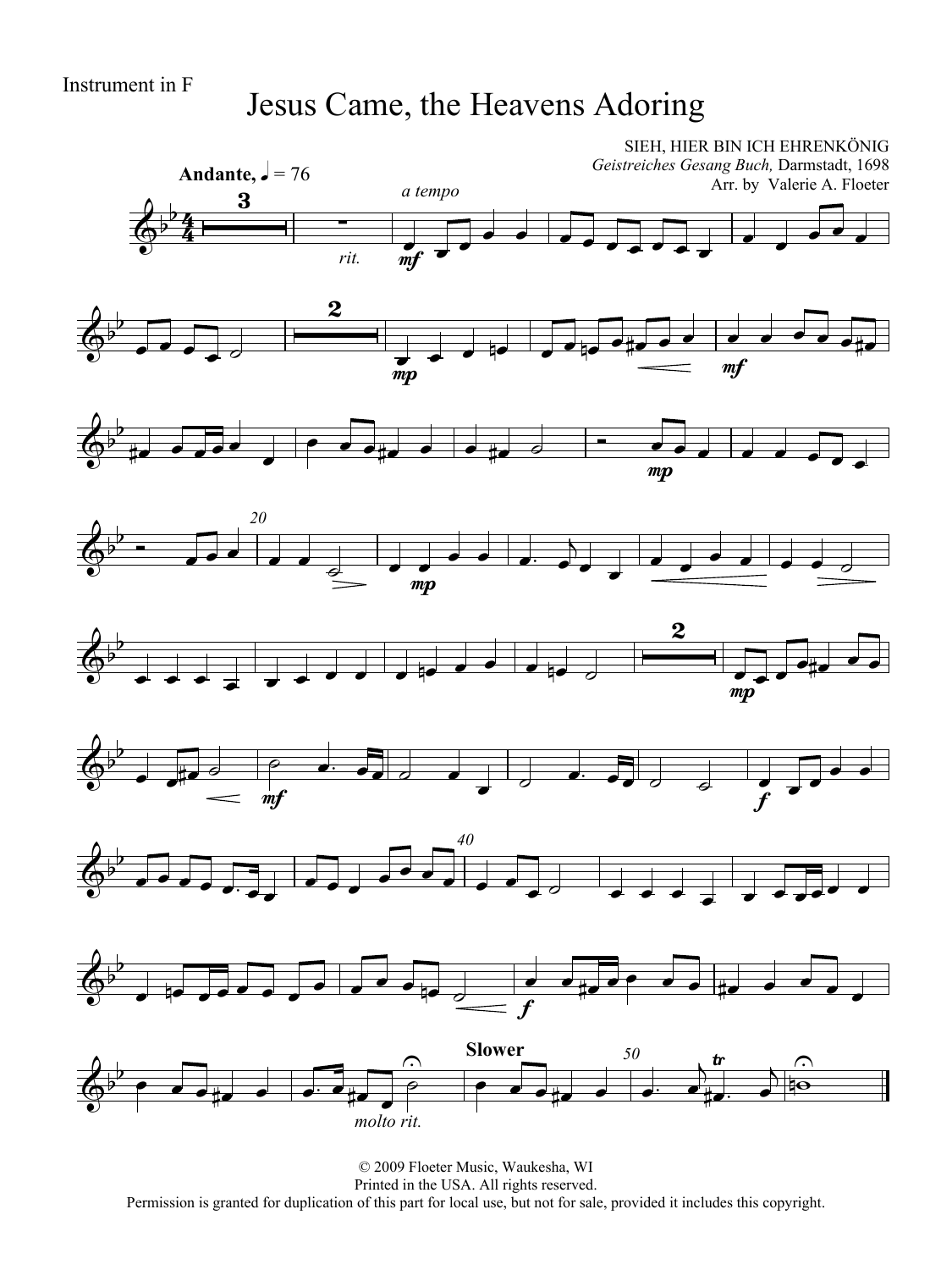My Maker, Be With Me

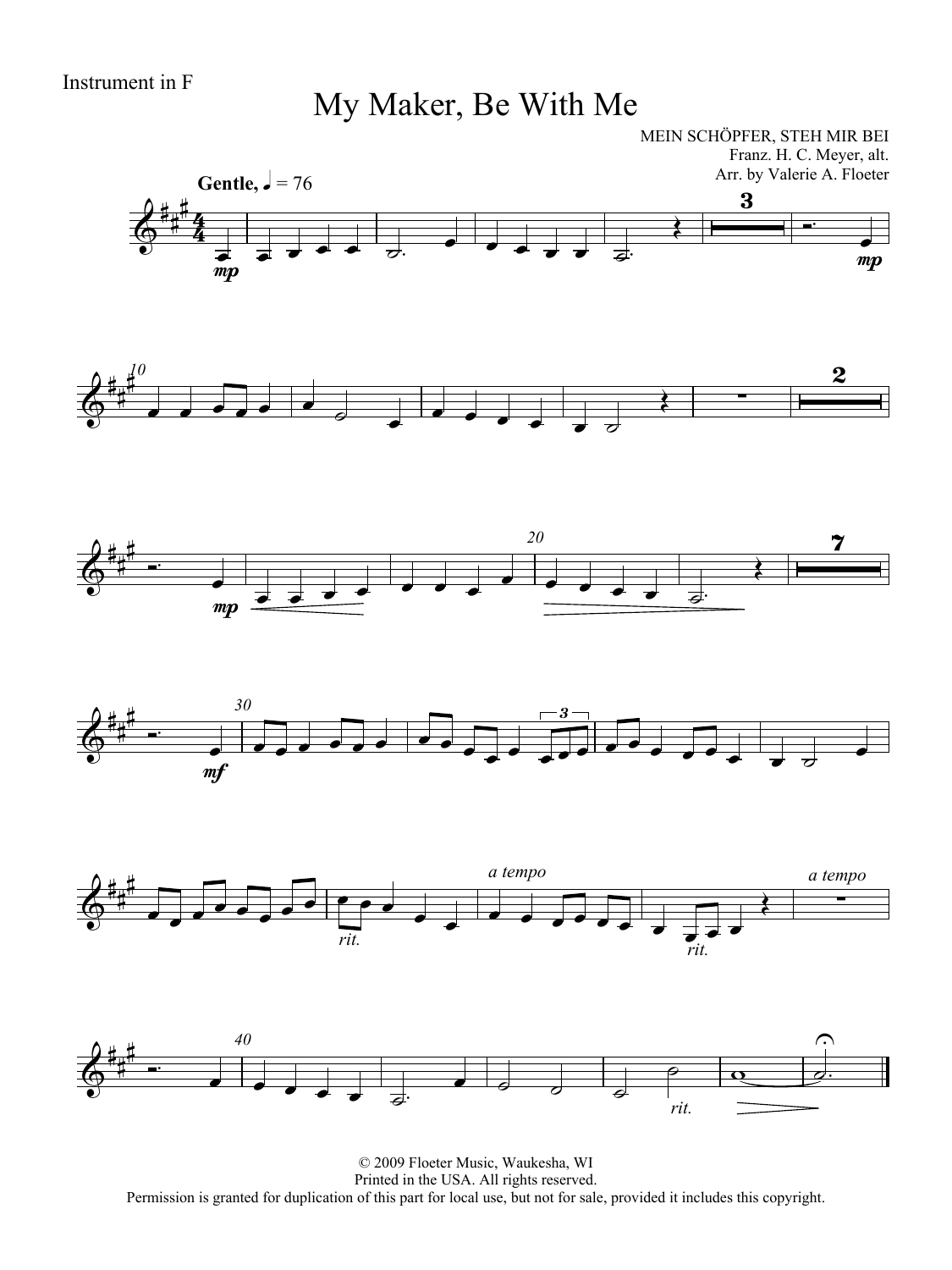#### Not All the Blood of Beasts

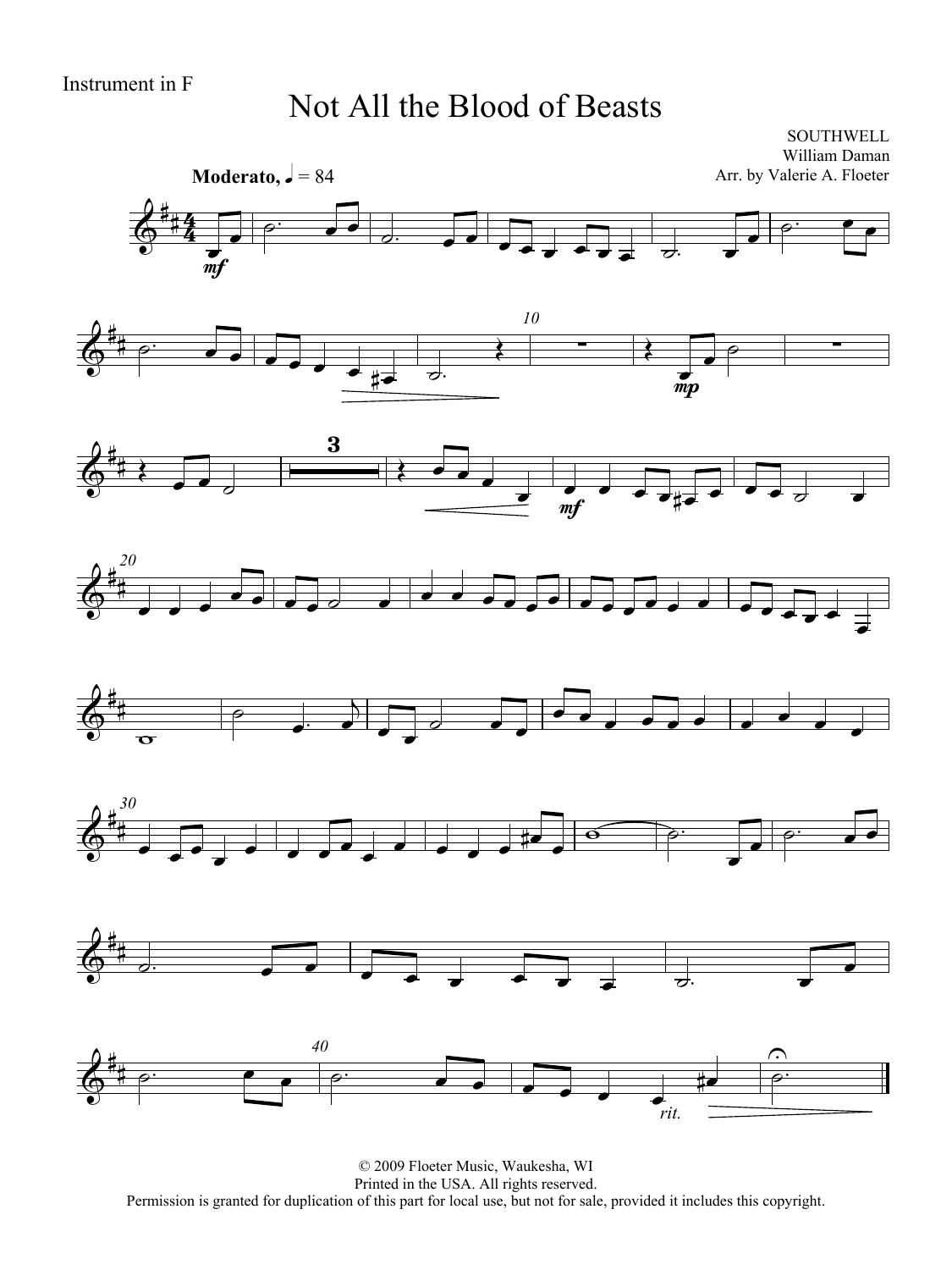## Come, Your Hearts and Voices Raising











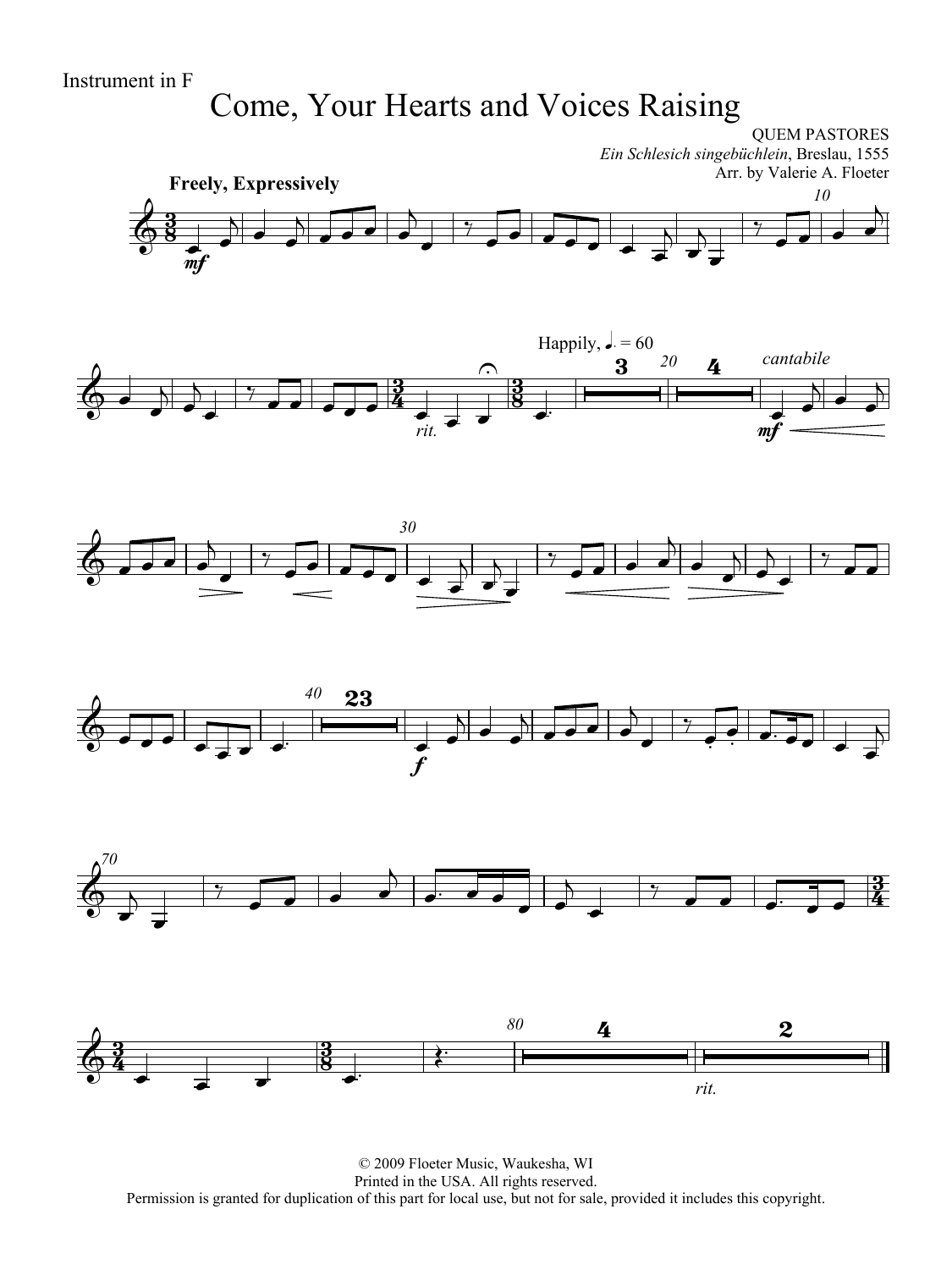### The People that in Darkness Sat



© 2009 Floeter Music, Waukesha, WI Printed in the USA. All rights reserved. Permission is granted for duplication of this part for local use, but not for sale, provided it includes this copyright.